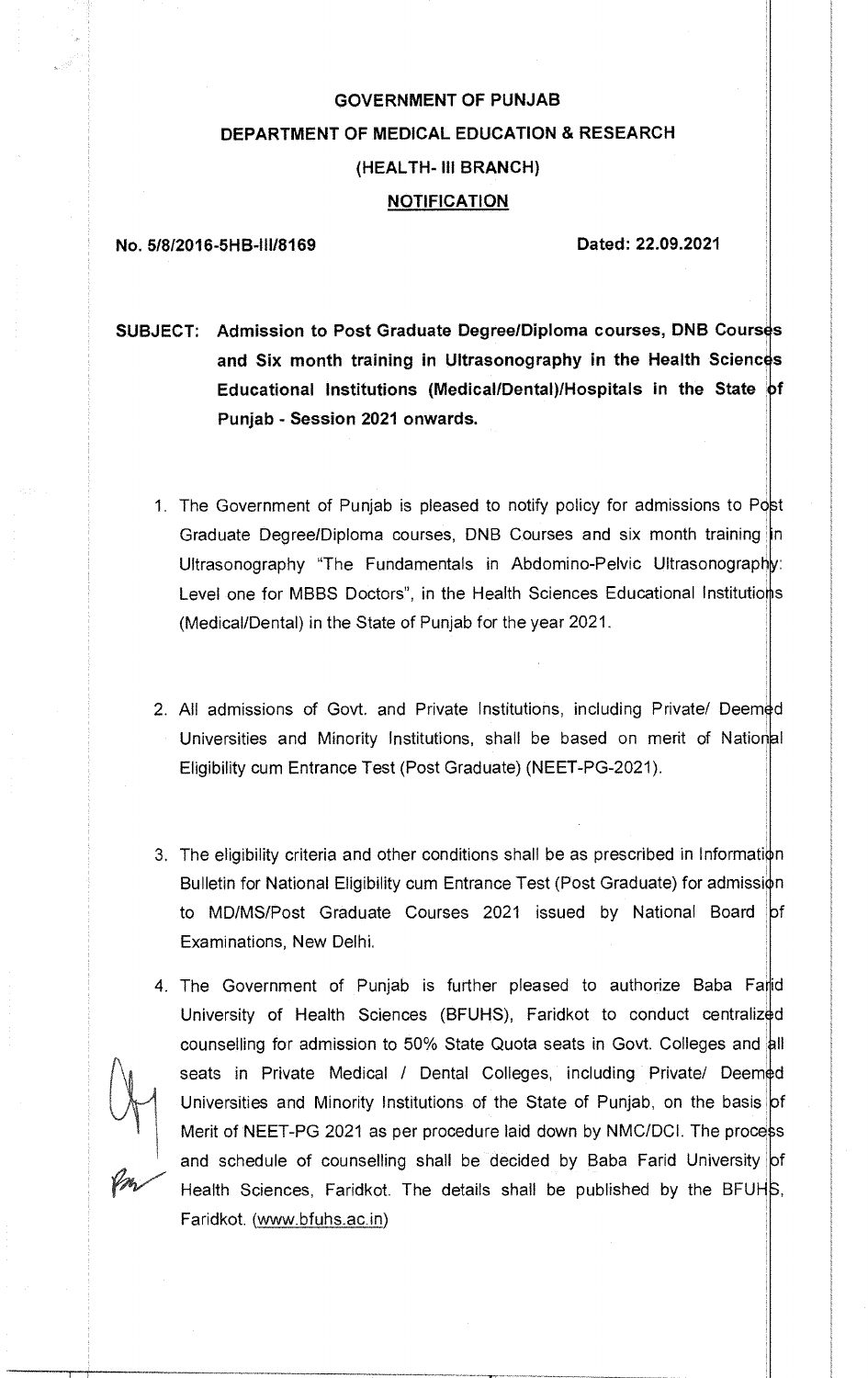- 5. One year compulsory rotatory internship is an essential prequalification acquiring eligibility for admission to Post Graduate courses and the candidate should be registered with the State Medical Council/Dental Council. The cut off date for completion of Internship shall be  $30<sup>th</sup>$  June 2021. However, the condition of one year Compulsory Rotatory Internship is not applicable to those candidates who have been specifically exempted.
- 6. A candidate who, after passing the final qualifying examination (MBBS/BDS  $\phi$ r the foreign Medical/Dental Degree recognized by GOI/NMC/DCI), is undergoing 12-month compulsory rotatory Internship/practical training and is likely to complete the same by  $30<sup>th</sup>$  June 2021 shall be eligible for admission provided he/she completes the compulsory rotatory Internship and obtains provisional or permanent registration. Such a candidate shall produce a certificate from the Head of Institution that he/she will be completing internship by 30<sup>th</sup> June 2021.
- 7. The tentative distribution of seats shall be displayed by Baba Farid University of Health Sciences, Faridkot on its official website i.e. www.bfuhs.ac.in.
- 8. Any candidate who has taken admission in previous session in MD / MS / PG courses shall be eligible for fresh admission in new MD / MS / PG courses as a fresh candidate based on basis of result of NEET  $/$  PG. However, in case a candidate was admitted previously and drops out or leaves the Post Graduate Degree/Diploma course in between and seeks a fresh admission, the candidate shall have to deposit fee for full course  $(3 \text{ years for degree } 8, 2 \text{ years for})$ diploma course).
- 9. A Candidate having completed P.G. diploma, shall be eligible to apply Postgraduate Degree course.
- 10. The schedule of admission process i.e. commencement of classes, cut-off dat etc. shall be as declared by the National Medical Commission /Councils.
- 11. The application for admissions, complete in all respect shall be submitted to the Baba Farid University of Health Sciences, Faridkot, Punjab. BFUHS may and charge fee for Prospectus, Application Fee etc. as approved by competent authority.
- 12.A candidate from reserve category shall have the right to compete for admission in open merit or general category seats as per his/her merit on the day of counselling and candidate so selected shall not be counted towards admission in the reserve category. A combined merit list and separate merit lists of each category shall also be prepared and displayed on the website  $|$ of the University.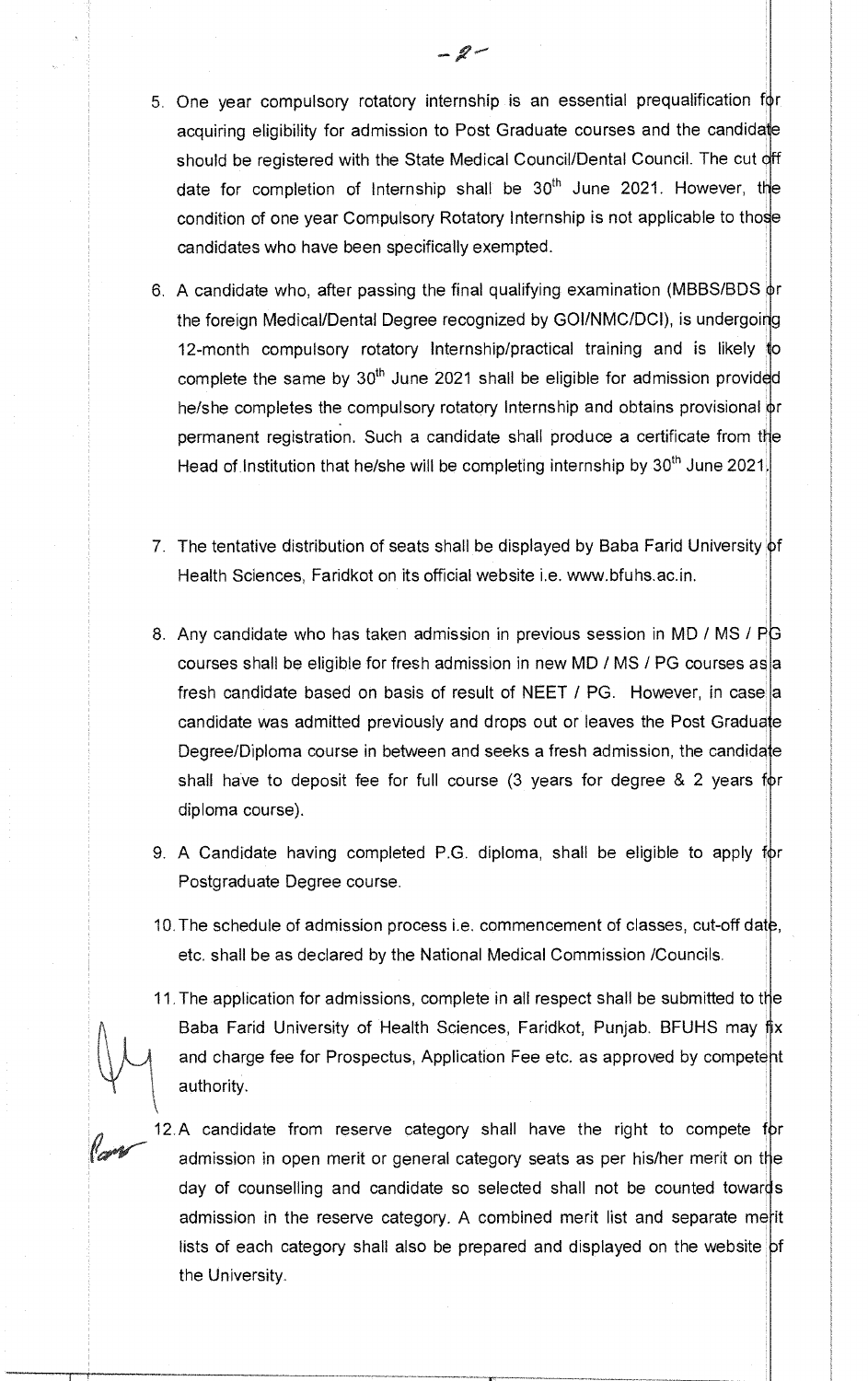- 13. In case of any dispute in distribution of seats for medical courses for all the institutions situated in the State of Punjab, Director Research & Medical Education, Punjab and for DNB seats, Director, Health and Family welfare, Punjab shall be the appellate authority.
- 14.ADMISSION COMMITTEES: In the overall supervision of Vice Chancellor of Baba Farid University of Health Sciences, Faridkot, the following committees are constituted for holding counselling and finalizing the admissions:

|     | Registrar, Baba Farid University of Health Sciences, Faridkot,            | Chairman       |
|-----|---------------------------------------------------------------------------|----------------|
|     | Punjab.                                                                   |                |
| ii. | Principals of :-                                                          | <b>Members</b> |
|     | 1. Govt. Medical College, Amritsar,                                       |                |
|     | 2. Govt. Medical College, Patiala                                         |                |
|     | 3. GGS Medical College, Faridkot,                                         |                |
|     | 4. Dayanand Medical College, Ludhiana.                                    |                |
|     | 5. SGRD Institute of Medical Sciences & Research,                         |                |
|     | Amritsar                                                                  |                |
|     | 6. Christian Medical College, Ludhiana                                    |                |
|     | 7. Adesh Institute of Medical Sciences, Bathinda                          |                |
| iii | Representative of Department of Social Justice Empowerment                | Member         |
|     | & Minorities                                                              |                |
| iv. | Representative of Department of Social<br>Security<br>and                 | Member         |
|     | Development for Women & Children                                          |                |
| V   | Representative of Department of Medical Education and<br>Research, Punjab | Member         |

# **Admission Committee for Dental Colleges:**

 $\ell$ 

|    | Registrar                                                   | Chairman       |
|----|-------------------------------------------------------------|----------------|
|    | Baba Farid University of Health Sciences, Faridkot, Punjab. |                |
| ji | Principals of:                                              | <b>Members</b> |
|    | 1. Govt. Dental College, Patiala,                           |                |
|    | 2. Govt. Dental College, Amritsar                           |                |
|    | 3. S.G.R.D. Dental College Amritsar,                        |                |
|    | 4. Genesis College of Dental Sciences Ferozepur,            |                |
|    | 5. Dashmesh Institute of Research & Dental Sciences,        |                |
|    | Faridkot                                                    |                |
|    | 6. Guru Nanak Dev Dental College & Research Institute,      |                |
|    | Sunam,                                                      |                |
|    | 7.<br>Desh Bhagat Dental College & Hospital,<br>Mandi       |                |
|    | Gobindgarh,                                                 |                |
|    | 8. National Dental College, Dera Bassi,                     |                |

 $-3-$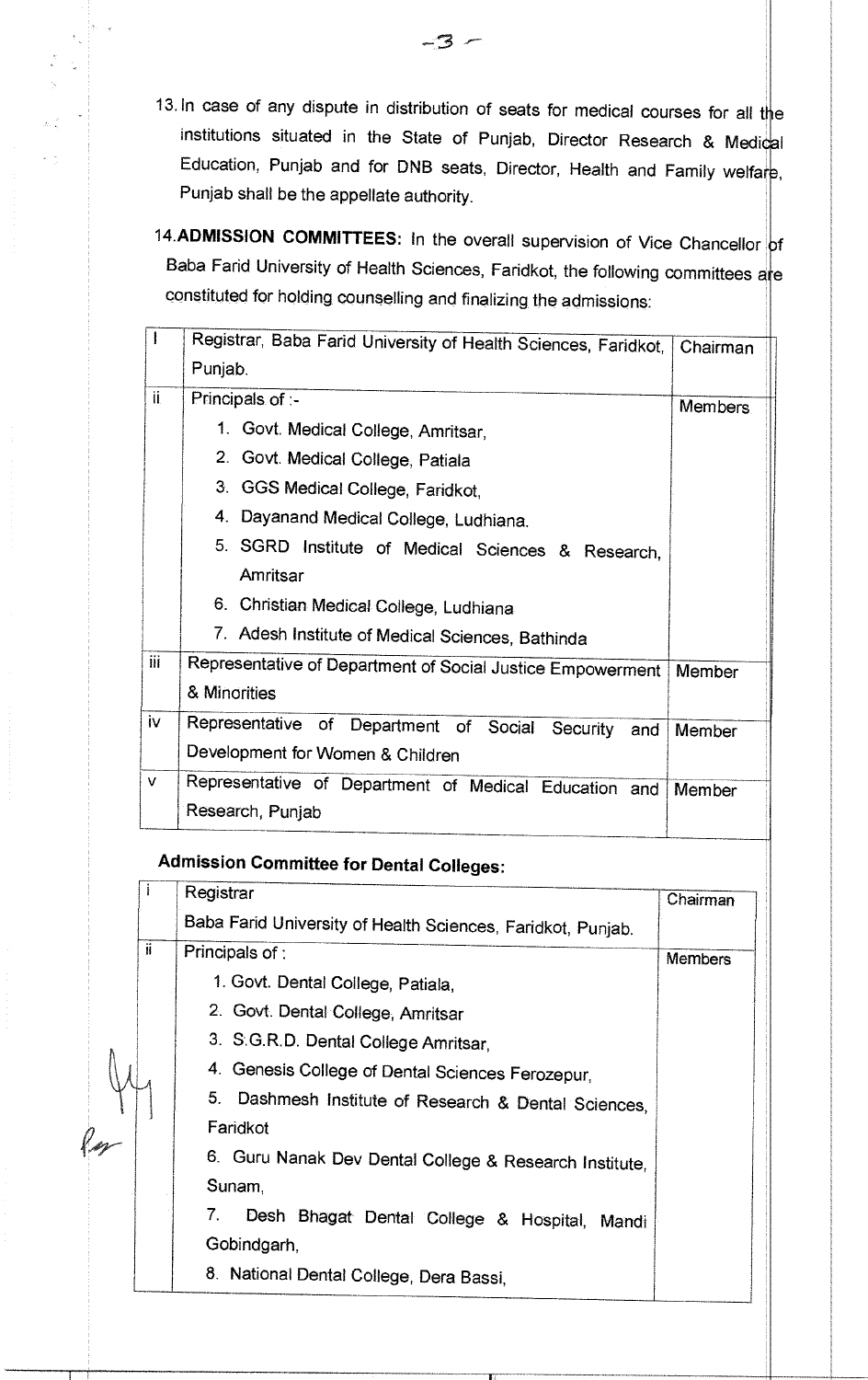|                | 9. Luxmi Bai Institute of Dental Sciences & Hospital,  |        |  |
|----------------|--------------------------------------------------------|--------|--|
|                | Patiala,                                               |        |  |
|                | 10. Christian Dental College, Ludhiana                 |        |  |
|                | 11. Adesh Institute of Dental Sciences, Bathinda.      |        |  |
|                | 12. Baba Jaswant Singh Dental College Hospital &       |        |  |
|                | Research Institute Ludhiana                            |        |  |
| iii            | Representative of Department of<br>Social<br>Justice   | Member |  |
|                | <b>Empowerment &amp; Minorities</b>                    |        |  |
| $\overline{N}$ | Representative of Department of Social Security<br>and | Member |  |
|                | Development for Women & Children                       |        |  |
| V              | Representative of Department of Medical Education and  | Member |  |
|                | Research, Punjab                                       |        |  |

15. Distribution of Seats in Govt. Institutions (Govt. Medical/Dental College, **Amritsar & Patiala, GGS Medical College, Faridkot.)** 

- 15.1 In the Govt. Institutions, 50% of the total seats shall be filled by the Government of India at All India level, and remaining 50% seats shall be filled at the State level as State Quota seats.
- 15.2 50% seats of the State Quota seats shall be reserved by way of Institutional Preference, for general category candidates who have passed their qualifying examination from Baba Farid University of Health Sciences, Faridkot/Private Universities as the case may be.
- 15.3 For In-service candidates (PCMS/PCMS Dental) incentive shall b granted 30% of total marks obtained in NEET PG 2021, who fulfilled the eligibility criteria as mentioned in clause 15.4.1(a) & 15.4.2 (i). Eligibility shall be as decided vide memo no. 26/142/2HB2/1509055/1/3 date 25.06.19 & 07-10-2020 issued by department of Health & Family Welfare **Annexure 'A'**
- 15.4 **A. Eligibility criteria :-** 
	- **15.4.1 For in-service Regular PCMS/PCMS (Dental) doctors (Incentive Category):-**
	- a) The Eligibility requirements for grant of incentive (of 30% marks) shall be as decided vide memo no. 26/142/2HB2/1509055/1/3 dated 25.06.19 & 07-10-2020 and as per notification Memo No.26/142/2018-2H2(4H2)/3440 dated 26-11-2020 issued by department of Health & Family Welfare.
	- b) The period of rural service shall be computed as on  $31<sup>st</sup>$  March, 2021.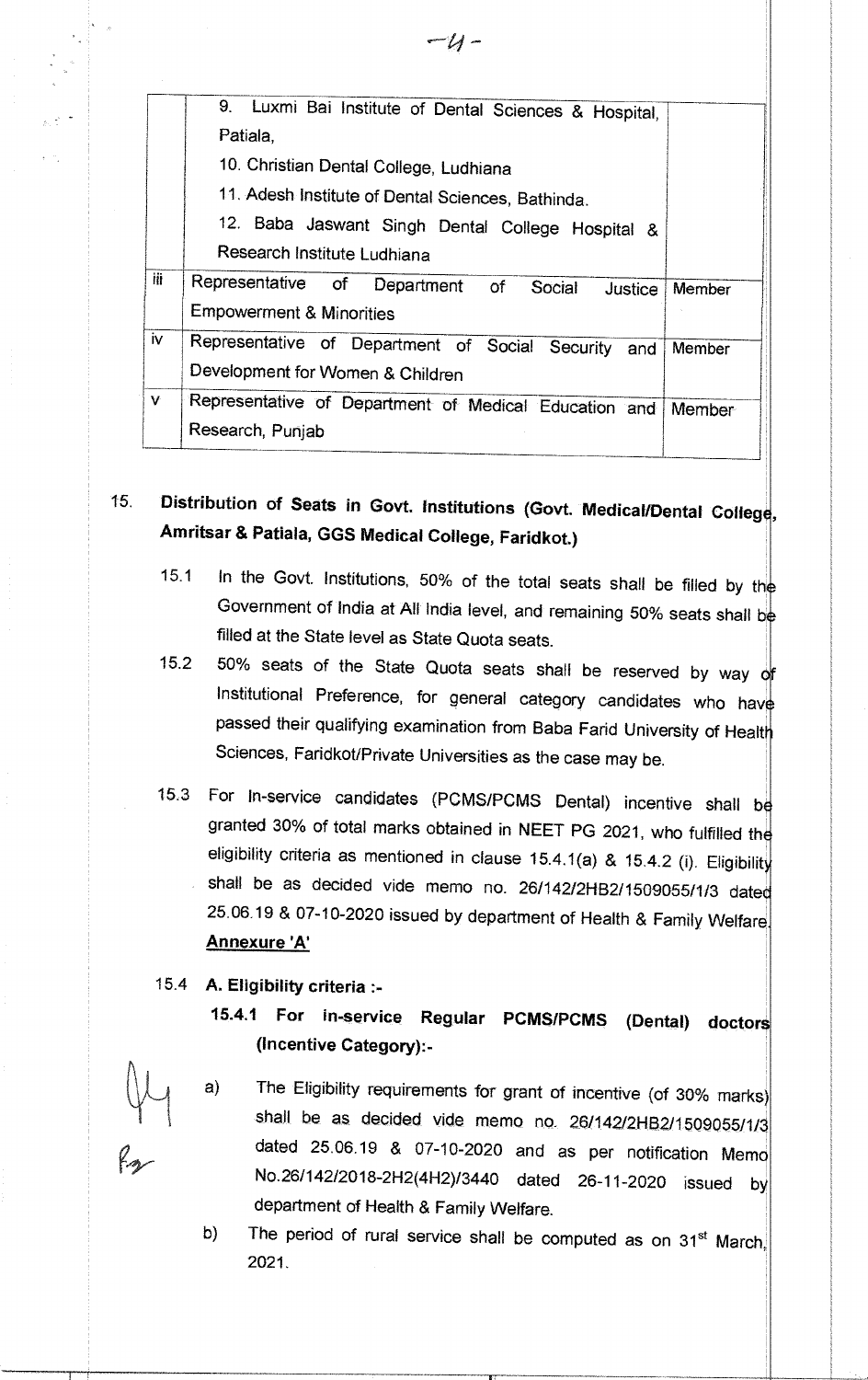- c) Adhoc service rendered in respective category will be counted for the purpose of computing the stipulated period.
- d) PCMS/ PCMS (Dental) in service candidates will submit along with the application a certificate regarding length of service, length of rural service, number of years of service left after completion of PG course & that no department/vigilance inquiry is pending against the candidate and that based on this Certificate, the Department of Health & Family Welfare will grant eligibility certificate for participation in counseling for PG admission.
- e) Once this Eligibility Certificate is granted to a candidate by the Department of Health & family Welfare, the candidate shall, subject to other conditions mentioned above, be eligible for submitting and application under the 'incentive category for counseling for admissions to PG courses. However, upon selection for admission to PG courses, the candidate would be required to furnish an 'Indemnity Bond' as mentioned in sub-para (f) below. After submission of 'Indemnity Bond' by a candidate, Department of Health & Family Welfare would issue him NOC for admission and the candidate would stand relieved from the Department of Health & Family Welfare.
- $f$ All in service doctors shall have to submit a bond as notified by the Health Department. If the candidate fails to do so he/she shall have to deposit the bond money with the Government as per notification by Health Department, Punjab.
- g) In-service PCMS doctors of incentive category would get full pay (including NPA) as decided by Hon'ble High Court vide its order dated 23.07.2019 in CWP No. 11372 of 2017 and other cases.
- 1.5.4.2 **Candidates other than in service Regular PCMS/PCMS (Dental} doctors (Incentive category)**

Eligibility and other conditions shall be as decided vide memo no. 26/142/2HB2/1509055/1/3 dated 25.06.19 & Order No. HFW/HLH2028/45/2020-4HB3/2532-39 dated 07-10-2020 as per notification Memo No.26/142/2018-2H2(4H2)/3440 dated 26-11- 2020 issued by department of Health & Family Welfare.

## **B. Other doctors**

(i) This category would include doctors working in other departments namely Rural Medical Officers (RMOs) in the Department of Rural Development, doctors in Municipal Corporations under the Department of Local Bodies, doctors serving in various Boards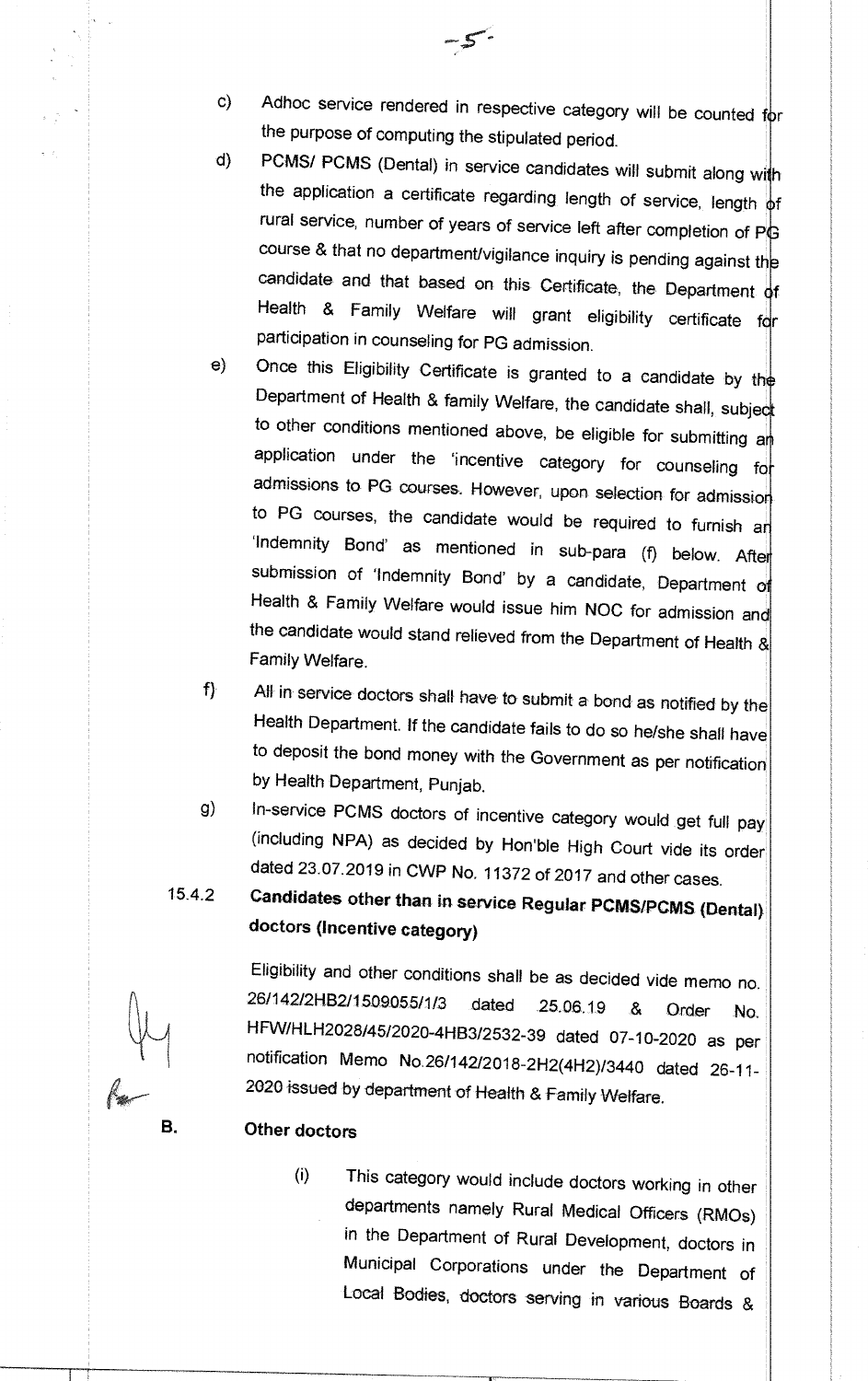Corporations of Punjab Government and fresh candidates.

- (ii) Doctors who are serving in Boards and Corporations and other Departments will be allowed to participate in the counselling only after they produce NOC from their employer. Doctors would be required to abide by the terms and conditions of the NOC issued to them by their respective employers. These doctors would get fixed emoluments / stipend as determined by the Punjab Government from time to time.
- (iii) Doctors who are not employed in other Departments, Boards & Corporations of the Punjab Governme and other fresh candidates, would be required to submit an indemnity bond of Rs. 15 lakhs to serve the Punjab Government for a period of 2 years after completion of diploma / degree course. This clause will not be applicable in case the offer is not given by the Punjab Government with in a period of six month of passing of the PG course or they join SR ship in any of the Government colleges of Punjab subject to availability.

The candidate will inform the Punjab Government that he / she has passed PG examination. Failure to serve the Punjab Government for a period of two years will lead to recovery of bon money by the Punjab Government. These doctors would get fixed emoluments / stipend as determined by the Punjab Government from time to time for the complete course."

## 15.4.3 **For All. India quota candidates**



All India quota candidates shall submit a bond of Rs. 10 Lakhs to serve the State of Punjab for one year after completion of Post Graduate course. All other conditions would remain the same as for State quota candidates.

#### 15.5 **Reservation**

| Scheduled Caste          | <b>25%</b> |
|--------------------------|------------|
| <b>Backward class</b>    | 10%        |
| iii. Physically Disabled | 5%         |
| <b>EWS</b>               | 10%        |
|                          |            |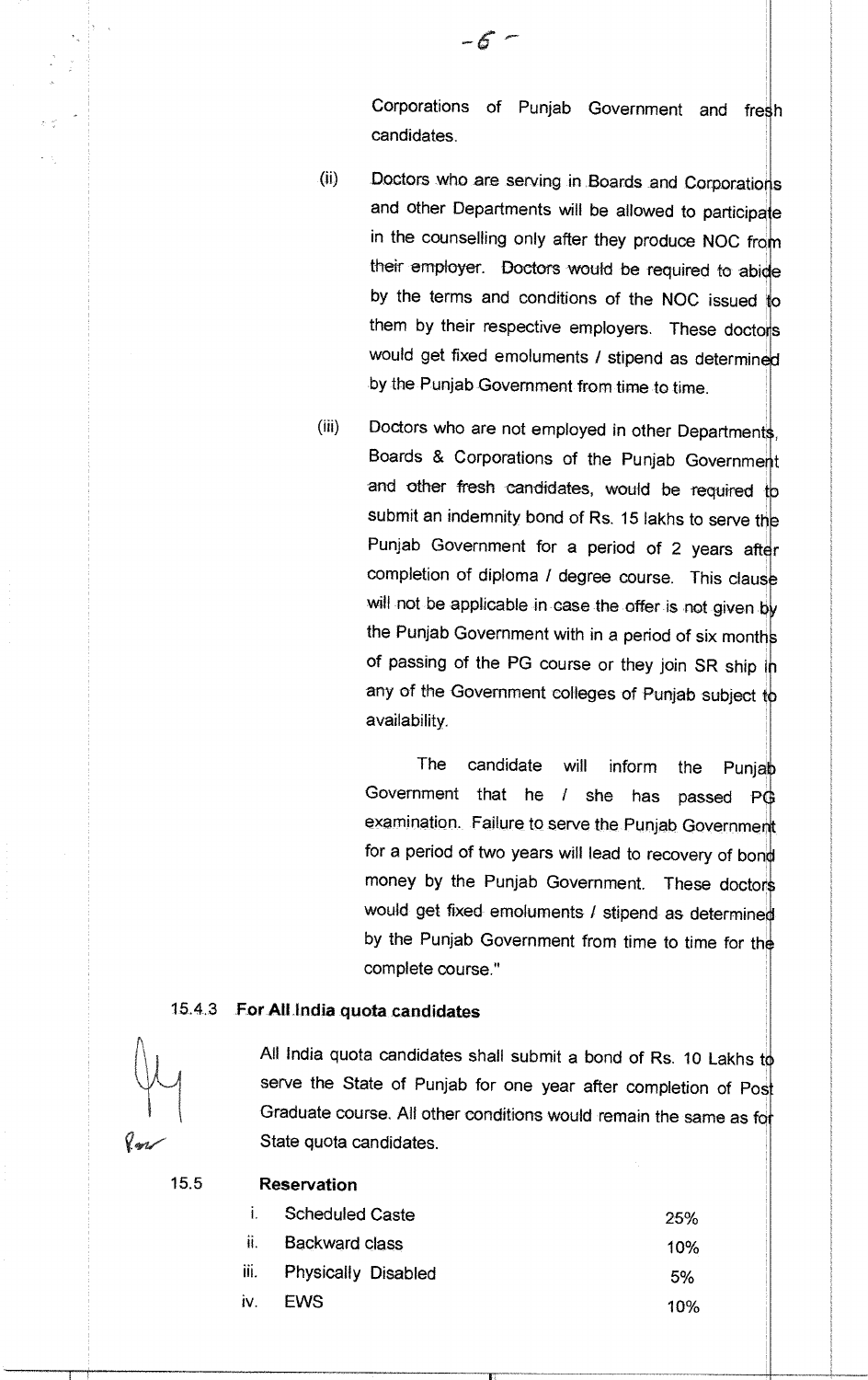- **Note: 1.** EWS seats are over & above the sanctioned intake subject to grant of permission by BoG-MCI as per letter No. MCI-23(1)/201 Med/168502 dated 02.12.2019
- Note: 2 Institutional Preference: Subject to decision in CWP No.9782 of 2019 and 12314 of 2019.
- **Note: 3** Benefit of incentive to RMO's: Subject to decision in CWP No.9655 of 2019 &9084 of 2019 & 13253 of 2019.
- Note: 4 NOC of PCMS in Private Medical/Dental Colleges Subject to decision in CWP 4665 of 2019,9384 of 2019 & 9299 of 2019.
- Note: 5. All the certificates shall be as per latest instructions issued by the Government of Punjab.

The reservation of physically challenged persons shall be as per the provision of Right of Persons with Disability Act-2016.

The availability of seats for reservation shall be as per hundred point roster being maintained category wise/ subject wise/ institution wise.

15.6 **Fee structure for the Government Institutions for the yea 2021-24 is as under (as per notification No. 5/1412015-5H 111/1040 dated 21.05.2015): -** 

| Sr. No.        | Name of Course                | Year                    | Fee<br>per   |
|----------------|-------------------------------|-------------------------|--------------|
|                |                               |                         | year (Rs. In |
|                |                               |                         | lacs)        |
| $\mathbf{1}$ . | MD/MS (Clinical)/ MDS*        | $1st$ Year              | 1.25         |
|                |                               | $2nd$ Year              | 1.50         |
|                |                               | $3rd$ Year              | 1.75         |
| 2.             | <b>MD/MS (Basic Sciences)</b> | $1st$ Year              | 1.00         |
|                |                               | $2nd$ Year              | 1.10         |
|                |                               | 3 <sup>rd</sup><br>Year | 1.20         |

Subject to change by way of notification.

## 16. **Admission in Private Institutions/Universities:-**

**16.1** Distribution of seats

Distribution of Seats in the following private institutions/universities would be as under:-

(a) Dayanand Medical College (DMC), Ludhiana:

Open Merit Category (Govt. Quota) — 50%

Management Quota 50% out of which NRI quota upto 15%

(b) Christian Medical College(CMC) and Christian Dental College(CDC), Ludhiana: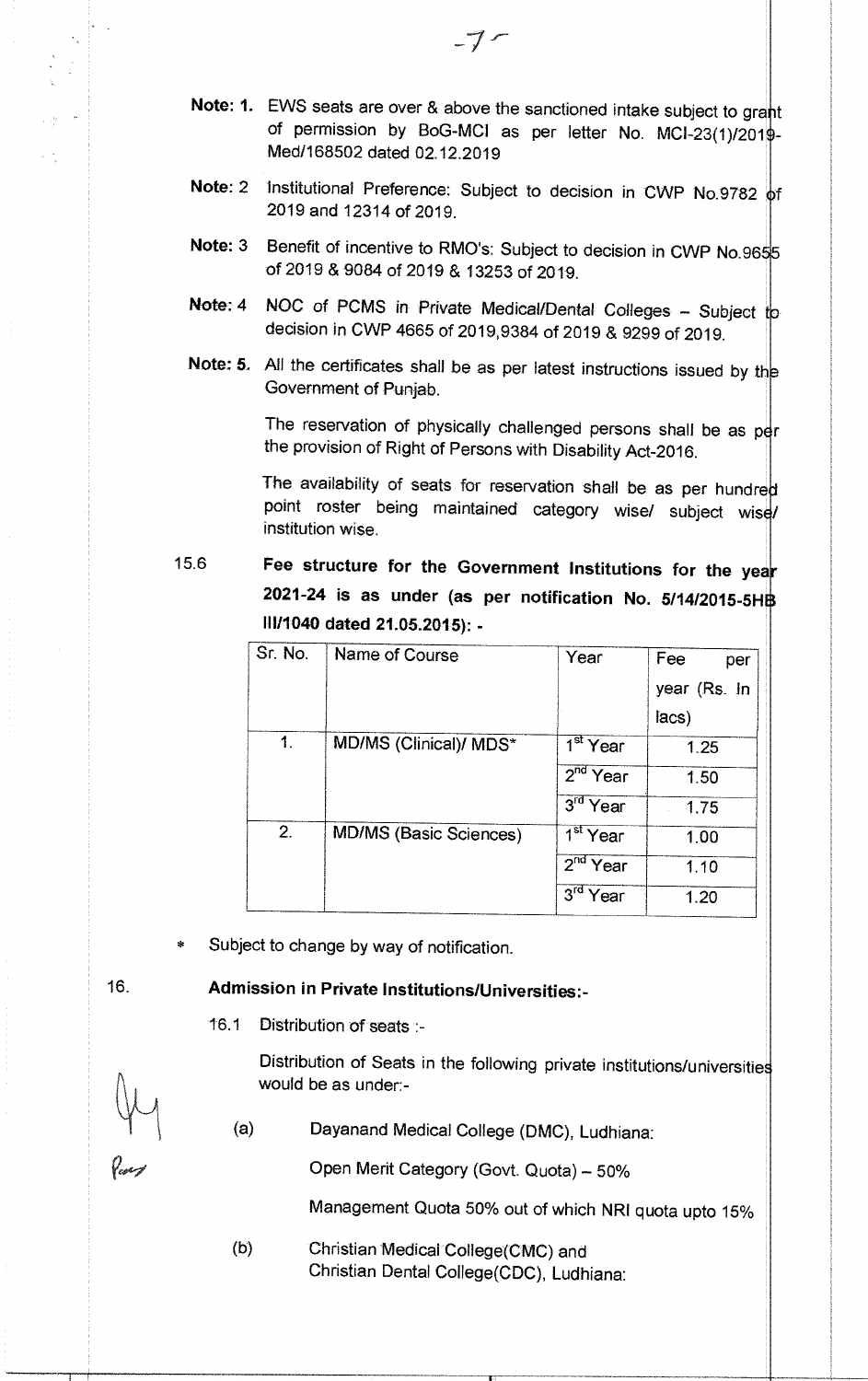Christian Medical College and Christian Dental College Ludhiana have been categorized as Christian Minority institutions and Hon'ble Supreme Court in its order dated 09.08.2004 and final order dated 02.12.2010 in Writ Petition (Civil) No. 357 of 2004 allowed them to make, admissions as per the procedure followed by them for more than 25 years till 2002-2003.

(c) Sri Guru Ram Das University of Health Sciences, Amritsar:

General Quota 50% out of which NRI quota upto 7.5% Sikh Minority Quota 50% out of which NR1 quota upto 7

(d) Adesh University of Health Sciences & Research, Bathinda

Distribution of seats shall be as provided in The Adesh University Act, 2012 and in their statutes. 85% seats are earmarked for bonafide residents of Punjab and 15 % seats earmarked for candidates of other states. For P.G. course seats, no reservation based on place of domicile is allowed as per orders of Supreme Court of India and High Courts. Accordingly, Adesh University can admit 50% students from Institutional Preference and 50% from open category. For 50% Institutional Quota, the admissions shall be made from candidates who have done MBBS from Adesh University Bathinda. Remaining 50% seats shall be filled up from among other students who have done MBBS from universities other than Adesh University Bathinda. There is no provision of NRI quota in the statutes of the University as such there shall be no quota for NRI candidates.

5%

- 16.2 Distribution of seats in Private Institutions:-
	- (a) Reservation: shall be as under:
		- $\ddot{\theta}$ SC Category 25% ii) BC Category 10%

Disability (Notification MCl/34(41)2018-Med .170045 dated 5-12'- 2019

iii) Physically Disabled

As per 2006 Act the reservation would be the both in Government quota and management quota. Accordingly it is clarified that in DMC, Ludhiana the reservation would be both in Government and Management quota. As regard, CMC & CDC, Ludhiana and SGRD University, Amritsar, the reservation would only be in "Open Category quota". As far as Adesh University is concerned, the reservation shall be in all the 100% seats.

 $\omega = \frac{1}{2}$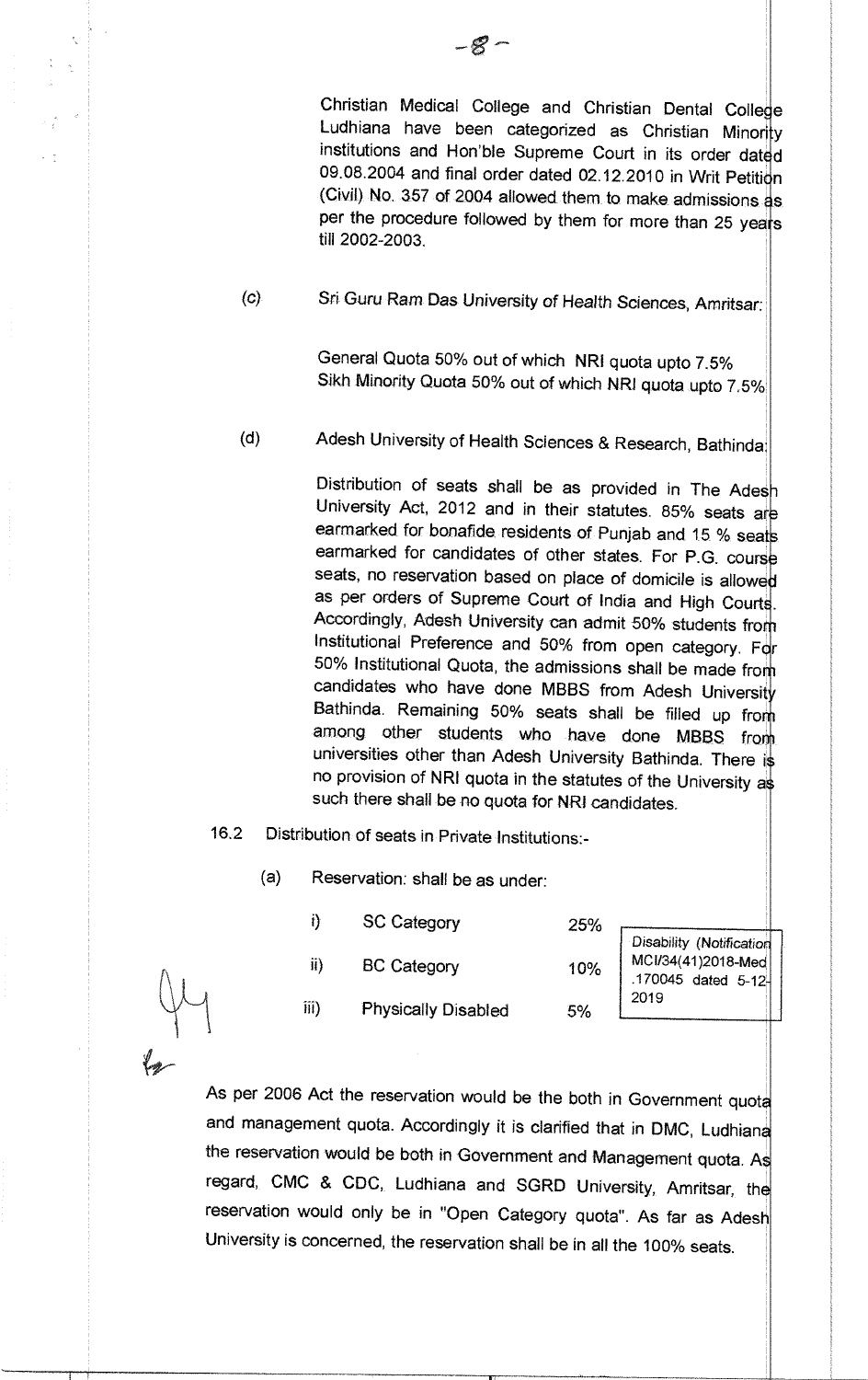The scheduled castes and backward classes candidates have to  $b$ e domicile from the Punjab irrespective University/college from where they have graduated. The persons with physical disability will have no such restriction.

Aspirants for the PG-2021 in State of Punjab are required to approach any of the designated centre ( as per list available on Medical Counseling Committee website mcc.nic.in) approved by the Govt. of India for issuing of disability certificate for the 21 benchmark described under RPWD Act 2016. Candidates shall bring the valid certificate in the prescribed format from any of the designated centre on the day of counselling. No separate medical board will be constituted for the admission under this category and no other disability certificate in this regard shall be entertained

## **(b) Institutional Preference:-**

**After** earmarking the seats for Scheduled castes and Backward classes as explained in para- (a) above, the remaining seats in Government Quota/Open Quota in DMC, Ludhiana, CMC & CDC, Ludhiana and SGRD University, Amritsar shall be reserved for General Category and Physically Disabled categories by way of Institutional Preference i.e., for the candidates who have passed out MBBS from BFUHS Faridkot (in respect of DMC, Ludhiana and CMC &CDC, Ludhiana) and SGRD University respectively.

As regards Adesh University, Bathinda, after earmarking the seats for SC and BC out of 50% of the seats, all the remaining seats shall be reserved by way of Institutiona preference i.e. for candidates who have passed out MBBS from Adesh University, Bathinda.

The remaining seats in management quota/minority quota and 50% seats in Adesh University, Bathinda shall be filled-up on all India basis.

If adequate number of Institutional Preference (IP) candidates are not available in a University, then **IP** candidates from other two universities can be admitted based however, on their own merit.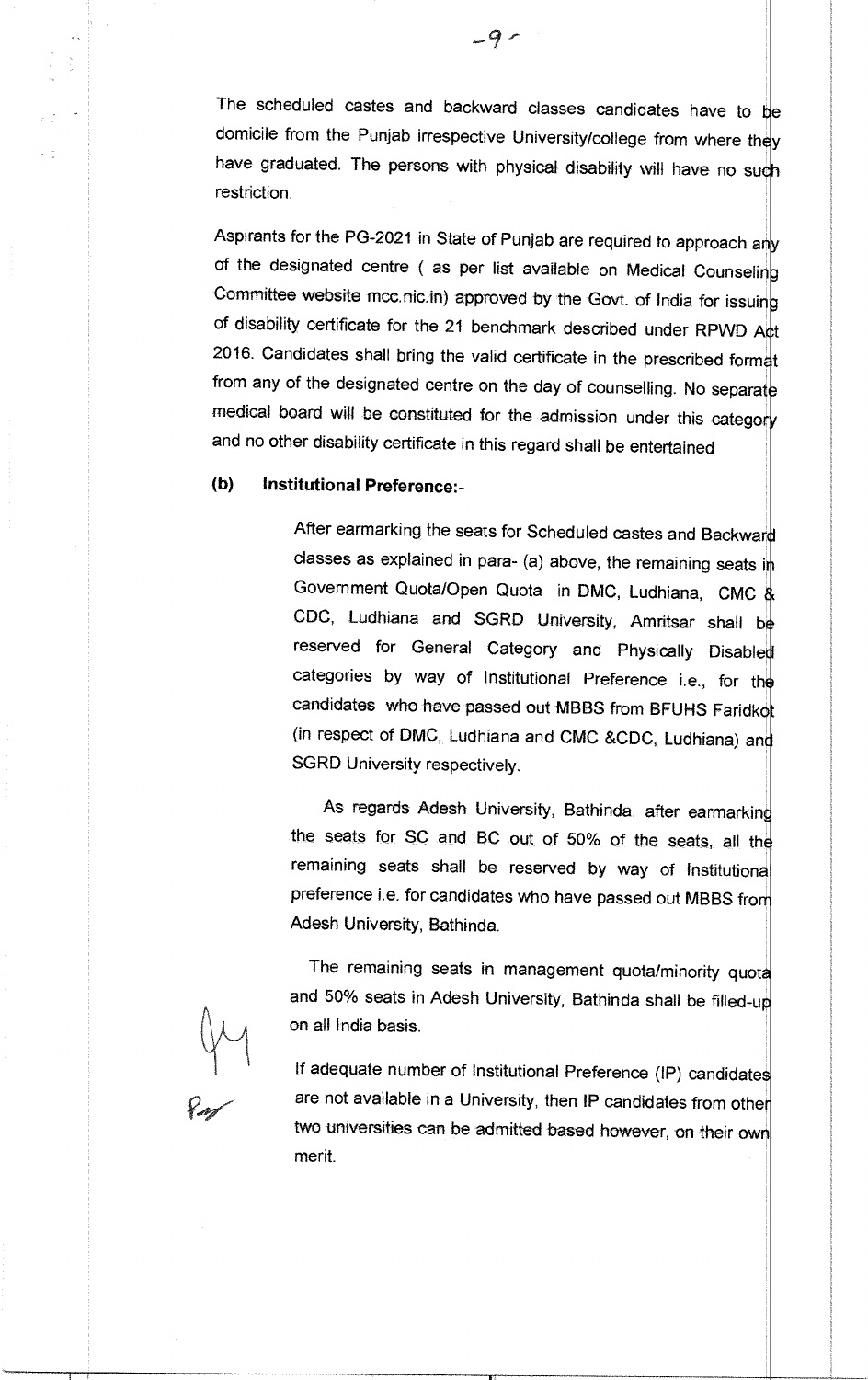#### **16.3 NRI Seats**

As explained in para 16.1 above, private institutions and universities have been allowed upto 15% NRI seats of total seats. Detailed distribution has also been explained in Para 16.1 above. These seats shall be filled on the basis of merit in NEET-PG-2021, in order of preference as under:-

 $-10$ 

- Category I: NRIs/Children of NRI who originally belonged to the State of Punjab.
- Category II: NRIs/ Children of NRI who originally belonged to an Indian State other than Punjab.
- (a) Under this policy Non Resident Indian means, a person of Indian origin, whether holding an Indian Passport or Foreign Passport, who is either permanently or temporarily settled outside India and in either case:
- For or on taking up employment outside India ; or  $(i)$
- (ii) For carrying on a business or vocation outside India; or
- (iii) For any other purpose, in such circumstances, as would indicate his intention to stay outside India for an uncertain period;

For ascertaining the eligibility relevant documents including Foreign Country Passport or Green Card or Permanent Resident Card or Proof of Residency of Foreign country issued by competent authority or OCl/P10 Card issued by th Government of India shall be taken into consideration.

- (b) If sufficient number of candidates under first category are eligibl and available then they will be admitted first even if students under subsequent category are higher in merit.
- (c) The left over seats in the NRI quota in private institutions will  $gd$ to management quota and shall be filled on merit based upon the NEET-PG-2021.
- (d) Candidates applying under NRI category must get eligibility certificate from BFUHS, Faridkot.
- (e) The NRI students will have to give a Bank Guarantee / Suret Bond for the balance of fee, if they opt to pay the fee in instalments on annual basis proportionately.
- (f) Any misrepresentation, false information, fake documentation and impersonation for securing admission shall be punishabl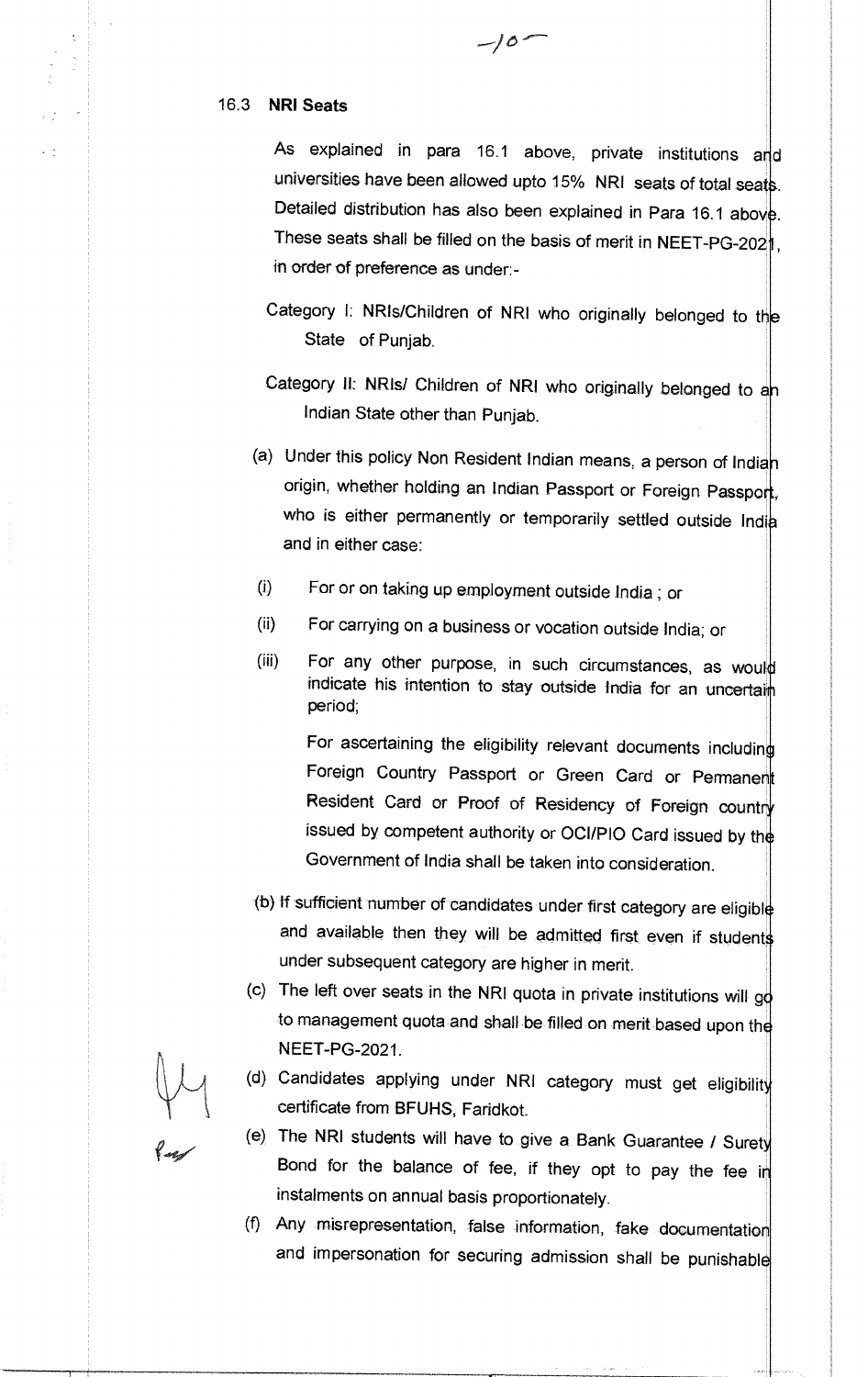under the relevant provisions of Indian Penal Code and other applicable laws along-with cancellation of admission.

- (g) Availability of **NRI** seats shall be as per roster maintain subject-wise by each Private College.
- (h) OCl/P10 candidates shall be considered only for 15% NRI Quo seats.

# 17. **Fee Structure in Private Institutions/Universities:-**

17.1 Dayanand Medical College (DMC), Ludhiana, Christian Medic College (CMC) & Christian Dental College (CDC), Ludhiana and Sti Guru Ram Das University of Health Sciences (SGRDUHS), Amritsar, Desh Bhagat University, Mandi Gobindgarh and Ades University, Bathinda:

Fee structure in these Institutions/Universities as per Notification No. 5/14/2015-5HB III/844 dated 07.05.2015 and as per The Punjab Privat Health Sciences Educational Institution(Regulation of Admission, Fixation of Fee and Making of Reservation) Amendment, Act-2020 dated April 17,2020 and fee for the year 2021 is as under:-

| 'Sr:<br>No.    | Name of Course                | Fee per year<br>(in Rs.) | NRI seats fee<br>for full course<br>in US \$ |
|----------------|-------------------------------|--------------------------|----------------------------------------------|
|                | MD/MS (Clinical)              | 6,50,000                 | 1,25,000                                     |
| $\overline{2}$ | <b>MD/MS (Basic Sciences)</b> | 2,60,000                 | 20,000                                       |
| 3              | PG Diploma                    | 3,90,000                 | 30,000                                       |
| $\overline{4}$ | <b>MDS</b>                    | 5,85,000                 | 1,00,000                                     |

# 18. **Schedule of Fee**

- i) Tuition fee for six month shall be paid to Registrar, Baba Farid University of Health Sciences, Faridkot.
- ii) If candidate is shifted from one College to another in the subsequent Counselling, the fee shall be refunded / adjusted after completion of the admission process. The University shall refund / adjust the fee within 30 days.
- iii) The fee shall be payable on six month basis and the institutes shall not insist the candidate to deposit fee of the entire course in advance.

iv) Hostel fee and security advance (Annual and provisional) for private institutes (As per Notification no. 7/107/2021-5HB3/209 dated 11.02.2015) with 5% increase for each subsequent year.

a. Non Air Conditioned Independent Room: Rs.16,500/- per year for the First year (Maximum) for single bedroom. This fee may be hiked by maximum upto 5% for each subsequent year.

 $-11$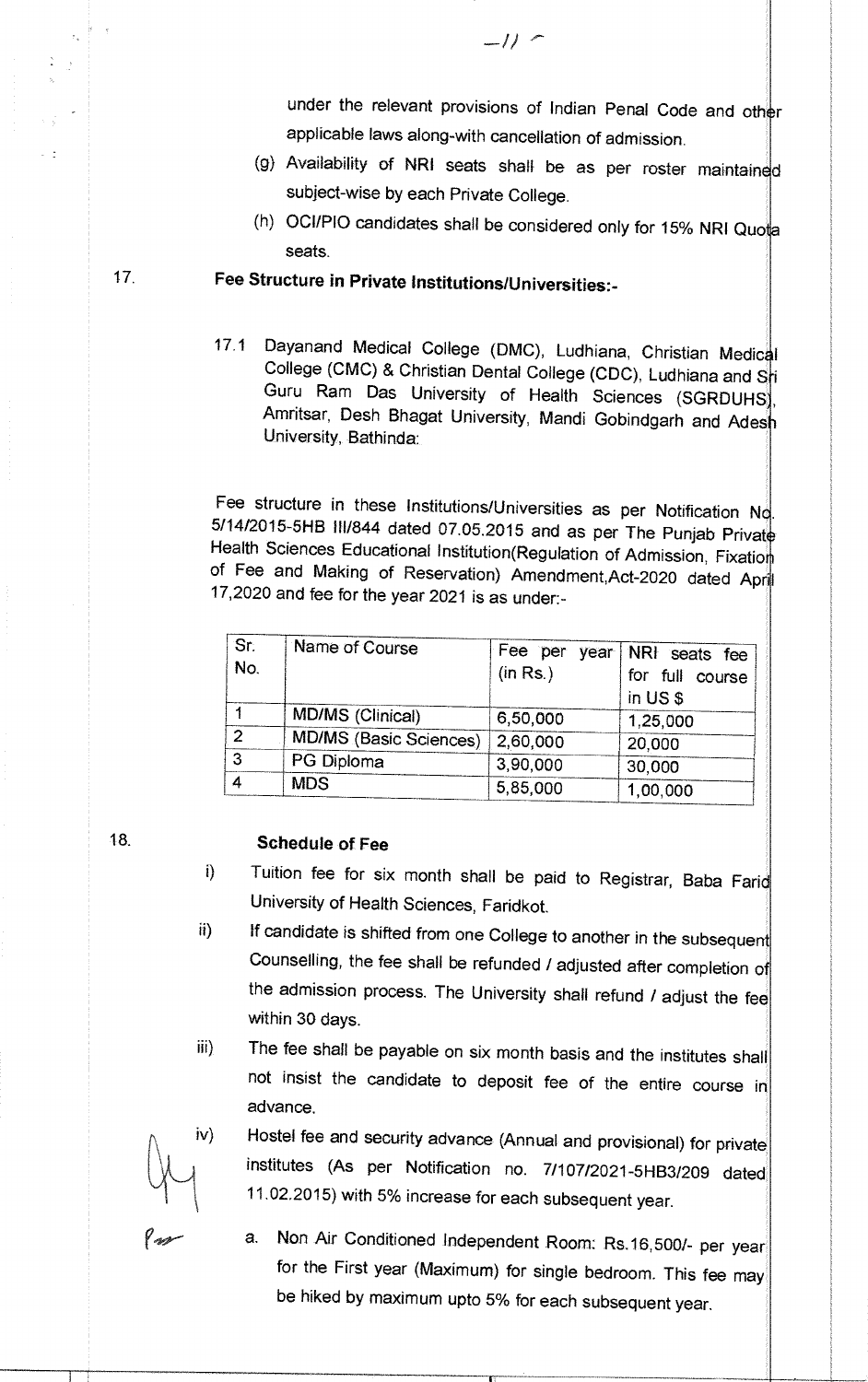- b. Special Room (Attached bathroom and AC): Rs.26,400/- per year (Maximum). This fee may be hiked by maximum upto 10% for each subsequent year.
- c. Security Advance Rs.27,500/- or its equivalent (refundable in the shape of demand draft.)
- d. Mess charges- Actual and to be managed by the students.
- e. These charges are exclusive of electricity and water charges  $b\ddot{\psi}t$ inclusive of every other charge. All charges shall be levied from students on six monthly basis.
- v) The fee for six month will be collected on the spot by the Baba Farid University of Health Sciences, Faridkot on behalf of the respectiv institutions at the time of counselling and the same will be transferred to the respective institutions after completion of admission process.
- The fee will be payable on six month basis for all the categories and  $Vi$ ) the institutes shall not insist upon the candidate to deposit fee of the entire course in advance. At the most, candidates can be asked to furnish a Bond/Bank Guarantee that they will be liable to pay the balance fee for the whole course even if they leave the institute/course midway.
- vii) The fee shall be refunded / adjusted if candidate is shifted from one college to another in the subsequent counselling.

## **19. Conversion of seats:**

All India Quota - The vacant seats transferred from All India quota, shall be filled as per MCI/DCI and GOI guidelines. In case there are no guidelines, these seats may be filled as per college wise/ specialty wise running roster.

# **20. Procedure for all seats remaining vacant after 2" counseling including NRI seats.**

- i) The left over NRI seats shall be shifted into General pool. ii)
	- For all left over seats in Private or Government Medical/ Dental Colleges the counseling will be held in GGS Medical College Faridkot with the same merit as that of NEET-PG-2021. No fresh applications shall be called by individual institutions.

 $-12$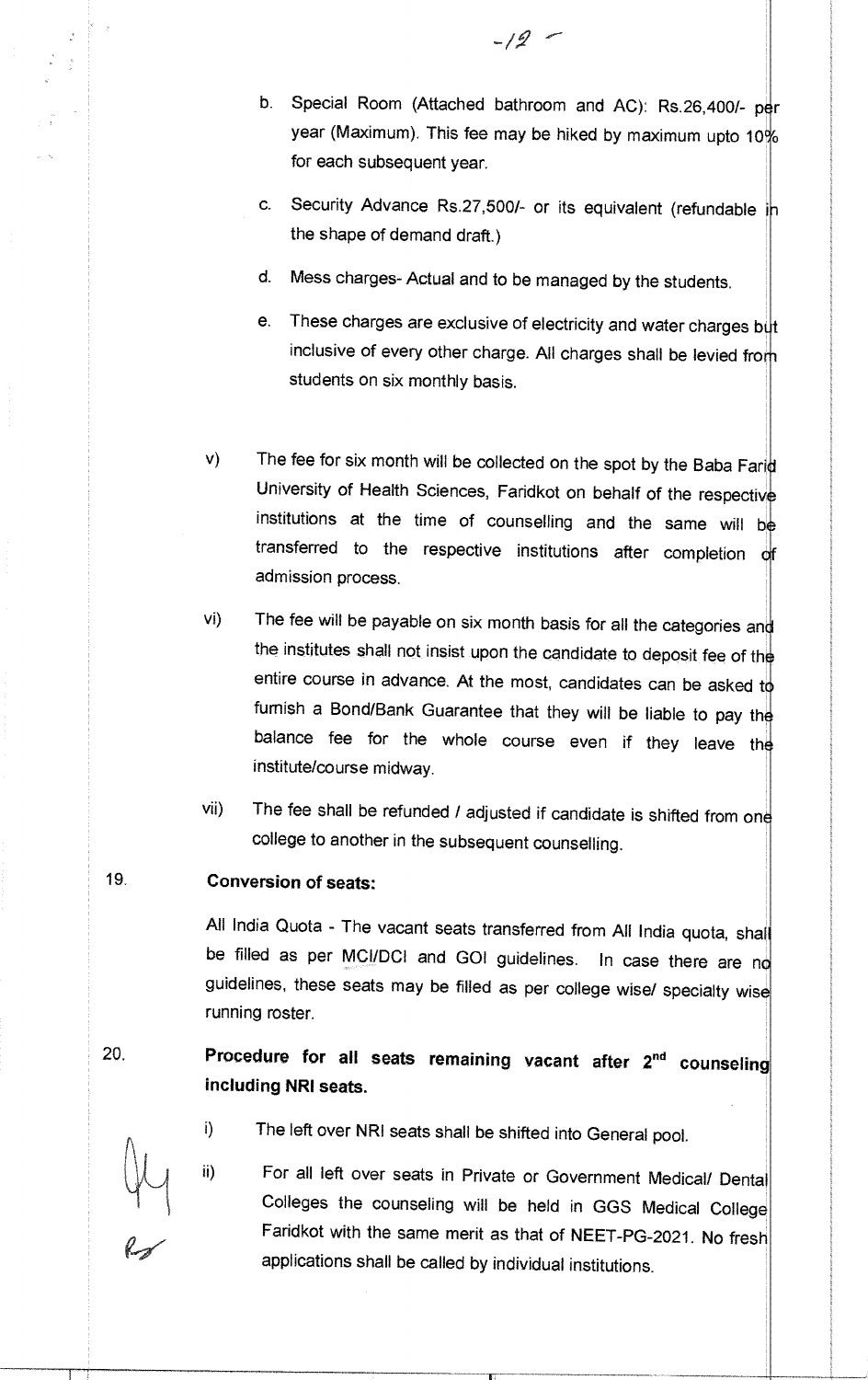# 21. **Admission criteria for training in Ultrasonography.**

- a) Admission shall be based on merit in the NEET-PG-2021.
- b) Counselling for Six month training in Ultrasonography shall be held at once, however, classes for  $2^{nd}$  batch will commence after completion of 1<sup>st</sup> batch.
- c) Only PCMS candidates shall be eligible for admission in Govt. Medical Colleges. However, remaining vacant seats shall be filled from eligible Medical Graduates from the State of Punjab. After exhausting Punja state graduates, the remaining seats may be offered to other state candidates as per NEET-PG merit.
- d) From amongst PCMS doctors, only those doctors are eligible who have rendered minimum one year service.
- e) The PCMS candidate shall have to serve Government of Punjab for  $\sharp$ years after training and shall have to furnish bond of Rs 10 Lakhs to serving 4 years in PCMS.
- f) Medical Graduates from the State of Punjab are eligible for admissio in Private Institutions for training in Ultrasonography. After exhausting Punjab state graduates, the remaining seats may be offered to other state candidates as per NEET-PG merit.
- g) There shall be reservation of seats as prescribed for PG Degree courses in Government and Private Institutions.
- h) Fee in Government institutions for whole course shall be Rs. 20,000/only.
- Fee in private institutions shall be Rs. 1,00,000/- only.  $\ddot{\mathbf{i}}$
- No stipend shall be granted.  $\bf{D}$

# **21(A) Admission criteria for DNB courses - (50% State Quota Seats).**

- (a) Admission to DNB Courses shall be based on the merit of NEET PG-2021
- **(b) 50% of the Seats in the District hospitals shall be reserved for in-service candidates of the concerned State.** The remaining 50% seats in the District hospitals shall be open seats to be filled on all India basis. Statutory reservation for SC,ST,OBC & PWD candidates shall be applicable for the Diploma seats in the Government hospitals.
- 
- (c) list of hospitals running DNB course and seats in each speciality shall be provided by the Department of Health and Family welfare, Punjab.

**(d) Eligibility criteria for DNB (Post MBBS) seats :-** 

**Candidates** who are working in a Government (State/Central Autonomous/PSU's etc organization on a regular basis are eligible for DNB(Post MBBS) seats.

-13 '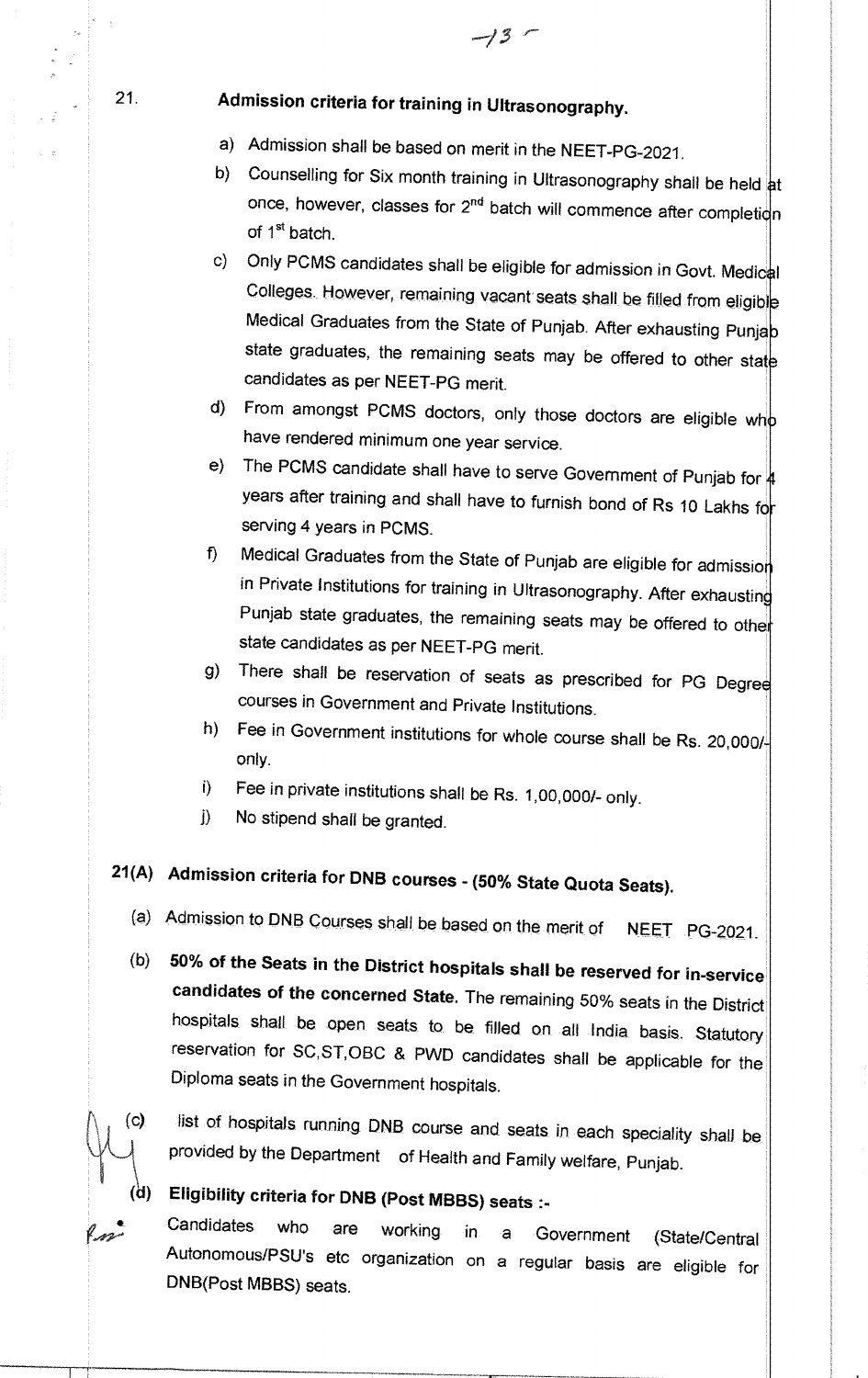### And

• Candidates must be in possession of **MBBS** degree (Provisional) Pa Certificate recognized as per the provisions of the National Medic Commission Act, 2019 and posses permanent/provisional registratio certificate of MBBS qualification issued by the Medical Council of India/Stat Medical Council.

- 22. Guidelines of Medical Counseling Committee, MOHFW, Govt. of India (MCC) shall be followed from time to time in the process of counseling.
- 23. In case of any doubt, the Administrative Secretary, Department of Medical Education & Research, Government of Punjab may issue clarification which wi have force of the policy.
- 24. For any dispute arising out of this notification or of the admissions under this notification, the Administrative Secretary, Department of Medical Education & Research, Government of Punjab shall be competent to resolve, whose decisions shall be final.
- 25. This notification supersedes all the previous notifications for admission to th postgraduate degree/ diploma courses & six month course in Ultrasonography, in the State of Punjab.

# **Dated, Chandigarh the: Alok Shekhar, IAS**

Principal Secretary to Government of Punjab, Department of Medical Education & Research.

Endst. No, 5/8/2021-5HB-I11/8170 Dated: 22,09,2021

A copy along with one spare copy is forwarded to the Controller, Printing and Stationary Department, Punjab, for publication in the Punjab Government Gazette (Ordinary) and supply two hundred copies without endorsements to this Department for official use.

**Additional Secretary**<br>Endst. No. 5/8/2021-5HB-III/8171-8172 Dated: 22,09.2021 A copy is forwarded to the following for information and necessary action:-

- 1. Vice Chancellor, Baba Farid University of Health Sciences, Faridkot.<br>2. Registrar, Baba Farid University of Health Sciences, Faridkot
- Registrar, Baba Farid University of Health Sciences, Faridkot.

Endst. No. 5/8/2021-5HB-III/8173-8190

**Additional Secretary**<br>22.09.2021

A copy is forwarded to the following for information and necessary action

- The Secretary to the Government of India, Ministry of Health and Family  $(i)$ Welfare, Nirman Bhavan, New Delhi.
- The Secretary, National Medical Commission, Pocket-14, Sector 8, Dwarka  $(ii)$ Phase-1, New Delhi.
- (iii) The Secretary, Dental Council of India, Temple Lane, Kotla Road, New Delhi.